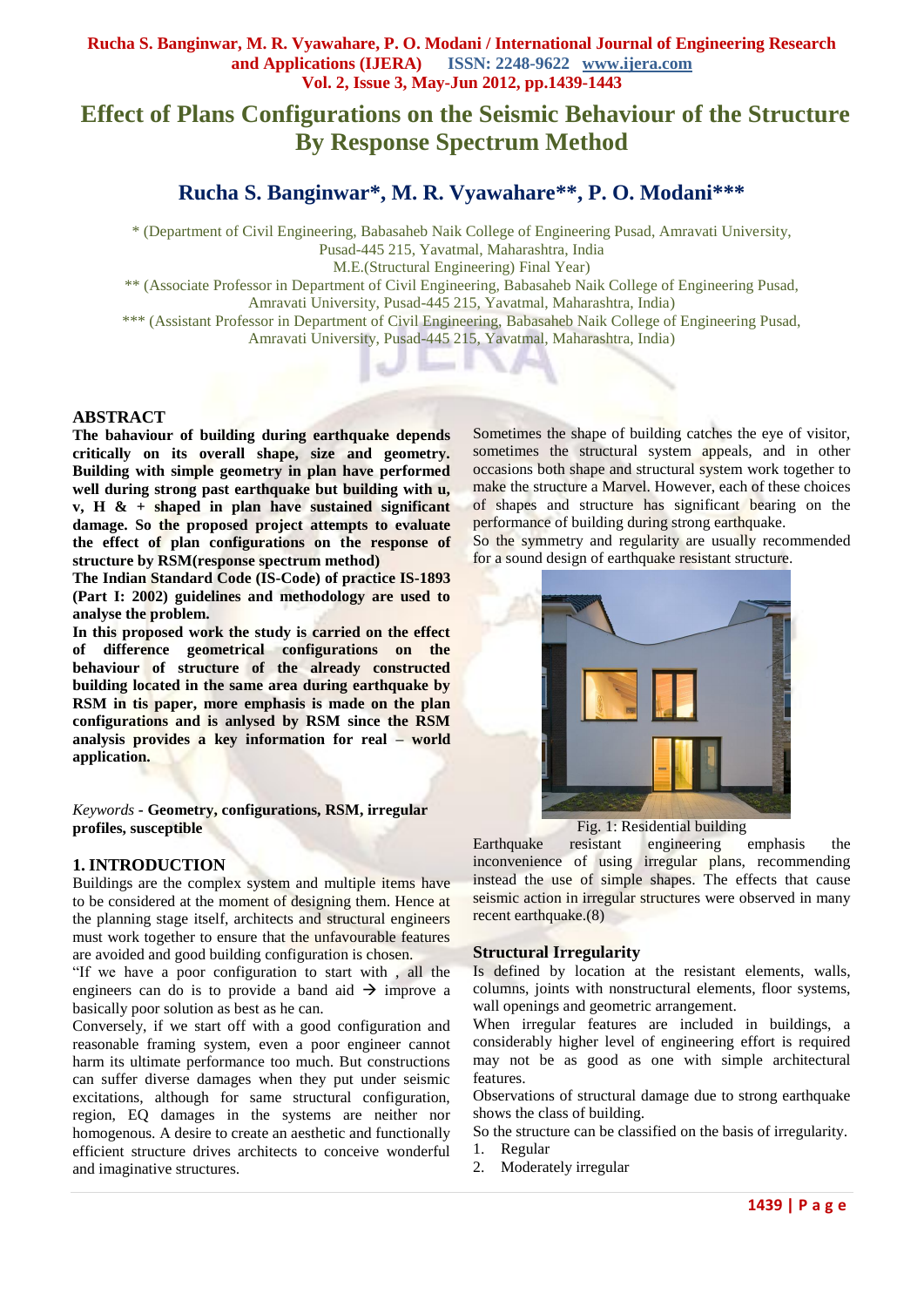3. Strongly irregular



Fig. 3: C-shape building

Decisions made at the planning stage on building configuration are more important since the wide range of structural damages observed educative past earthquake across the world is very educative in identifying structural configurations that are desirable versus those which must be avoided. So the irregular structure needs a more careful structural analysis to reach a suitable earthquake system.

For this reason small mistakes caused by infcorrect analysis simpications of these structures could cause important damages during earthquake and represents vulnerability conditions that are not quantified correctly in all occasions by some simplified method such as Response Spectrum Method (RSM).

## **2. RESEARCH SIGNIFICANCE**

Dynamic analyses are more complex, both in concept as well as in implementation than the simple and readily usable codal formulas. That is why, most of the building designer are increasingly depending on the codal formulae.

Most of the codes generally do not provide enough guidance on when the code formulas should be abandoned in favour of dynamic analysis, whether the dynamic response should be determined by response History or response spectrum analysis.

At present, many countries have their own building codes of practice. These building codes give design requirements and construction aspects of structures to reduce damage as well earthquake resistance in simple buildings, but are insufficient for buildings having special characteristics. The buildings included in the later category are as follows.

- High rise buildings
- Long and narrow buildings
- Asymmetric buildings
- Buildings with irregular configurations
- Setback buildings
- Buildings with flexile first story
- Buildings with vertical structural irregularities, etc.

In the present study effect of various plan configurations on the response (behaviour) of already constructed three buildings of college will be studied with the help of response spectrum method and at the end out of these three buildings vulnerable building will be detected.

#### **3. STRUCTURAL CONFIGURATIONS**

Configuration plays an important role in the seismic performance of structures subjected to earthquake actions. Past earthquake reconnaissance has pointed towards the observation that buildings with irregular configurations are more vulnerable than their regular counterparts. To prevent unfavourable failure modes adequate 'Conceptual design' is required at an early stage. In addition, through assessment of the structural configuration is vital to achieve adequate seismic performance.

Structural configuration has two fundamental aspects"

• Overall form

The types of lateral resisting system employed.

The impact of structural configuration in plan and elevation on seismic performance depends on Building forms has to be decided initially in the deisgn process. Different aspects of building forms such as Height, Horizontal size, proportion and symmetry are discussed below.

**Scale:**

"It is not possible to alter the size of a structure and its components and still retain the same structural behaviour". **Height:**

Increasing the height of a building may be similar to increasing the span of cantilever beam. As the build grows taller there is a change in the level of response to the seismic force .the effect of an increase in height may be quiet disproportionate to the increase in seismic force itself.



Fig. 4: Sky scrapper Building with irregularity **Horizontal Size** 

It is easy to visualize the Overturning forces associated with height as a seismic problem, but large plan areas can also be detrimental. When the plan becomes extremely large, even if it is symmetrical, simple shape. The building can have trouble responding as one unit to earth vibration.

Increase in length of building increases the stresses in a floor working as a horizontal distribution diaphragm in a transverse direction. The rigidity of the floor may not be sufficient to redistribute the horizontal load during an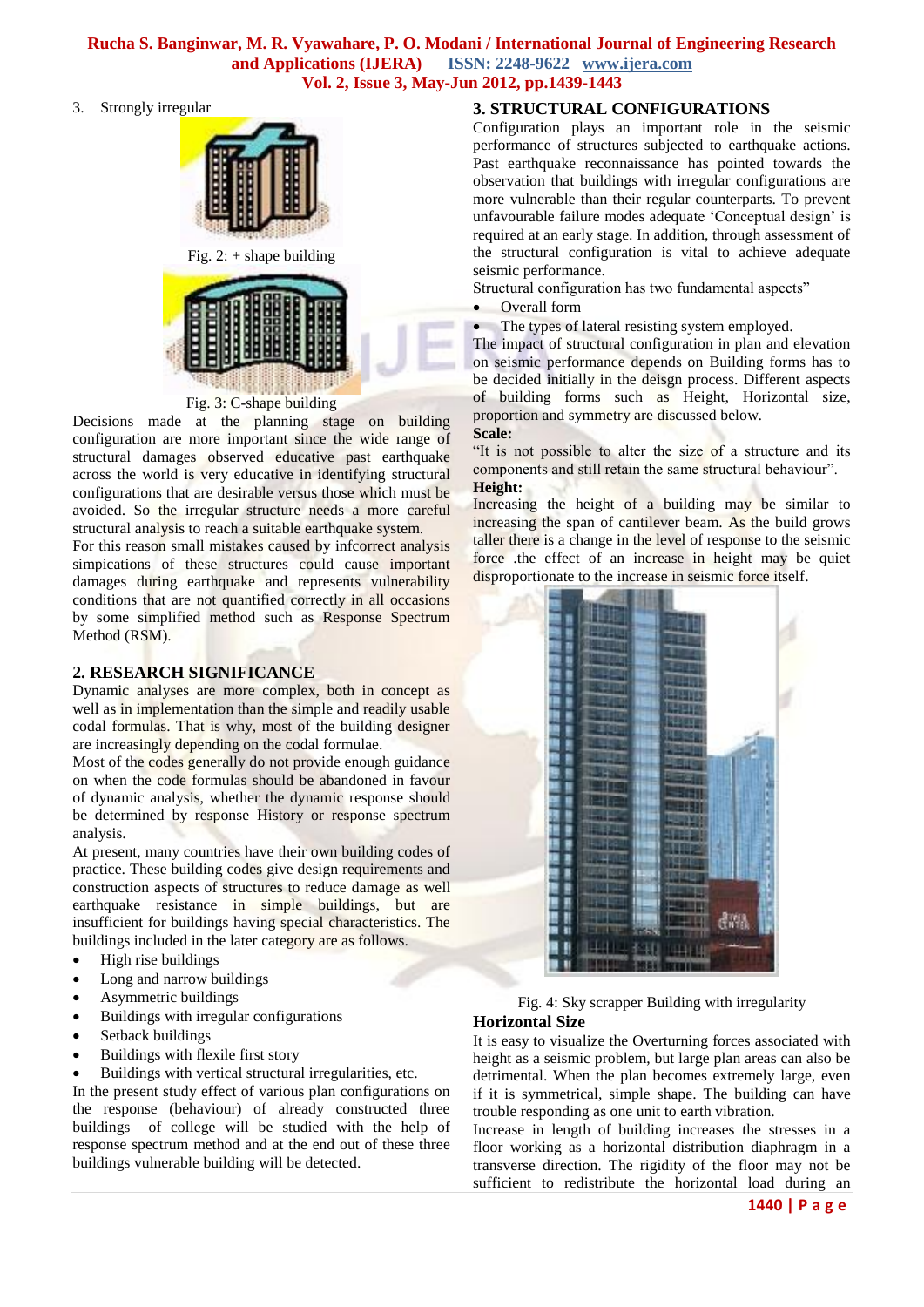earthquake from weaker or damaged supporting elements of the building to stronger elements or those with minor damage. As the absolute size of the structure increases, the range of cost-efficient configurations of system is reduced.



Fig. 5: Buildings with one their overall sizes much large or much smaller do not perform well during earthquake

#### **Proportion**

In seismic design, the proportions of a building may be more important than its absolute size. For tall buildings the slenderness ratio of a building is one of the important considerations than just the height alone. The more slender the building is worse are the overturning effects of an earthquake and greater are the earthquake stresses.

Some experts suggest limiting the height/depth ratio to 3 or 4 to safeguard the building against overturning.



Fig. 6: Unsymmetrical buildings

#### **Symmetry**

The plan shape of a building should be as simple as possible. The theoretical optimum shape is a round tower, where as long buildings, L-shaped or zigzag shape or buildings with attached wings are undesirable in the high risk areas and therefore should be avoided.



Fig. 7: Symmetrical building

The term of symmetry denotes a geometrical property of the plan configuration, whereas the structural symmetry means that the centres of mass and the centre of resistance are located at the same point. In a symmetrical configuration the eccentrically between the center of mass and resistance will produce torsion and stress concentration and therefore the symmetrical forms are preferred to the asymmetrical ones.

This suggest that when good seismic performance has to be achieved along with maximum economy of design and construction, the simple, regular and symmetrical shapes are much preferred.(8)

#### **4. RESPONSE SPECTRUM METHOD**

A response spectrum is simply a plot of the peak or steady – state response (displacement, velocity or acceleration) of a series of oscillators of varying natural frequency, that are forced into motion by the same base vibration or shock.

The RSM plays an important role in practical analysis of multistory buildings for earthquake motions. The maximum response of the building is estimated directly from the elastic or inelastic design spectrum characterizing the design earthquake for the site and considering the performance criteria for the building.(1-3)

The resulting estimates of maximum forces and deformations provide a basis for preliminary design of buildings. Furthermore, most building code specifications for earthquake forces are based on simplifications of the response spectrum method of analysis.

The response spectrum method (RSM) was introduced in 1932 in the doctoral dissertation of Maurice Anthony Biot at Coltech. It is an approach to finding earthquake response structures using waves or vibrational mode shapes.

The concept of the "Response Spectrum" was applied in design requirements in the mid  $20<sup>th</sup>$  century for example in building codes in the state of California. (Hudson, 1956; Trifunac and Todorovska, 2008). It came into widespread use as the primary theoretical tool in earthquake engineering in the 1970s when strong-motion accelerograph data become widely available. The response spectrum involves simplifying assumptions; however, it can yield important information S.a. effect of varying damping.

Final goal of using a method such as RS analysis is to design mechanism that actively or passively absorb energy associated with an earthquake for e.g. seismic isolation involves mounting a building on bearings with low horizontal stiffness, thus increasing the natural vibration frequency and reducing acceleration.

Thus RSM provides key information for real-world applications and is the primary tool in engineering seismology.

RSM is very useful tool for earthquake engineering for analyzing the performance of structures and equipments in earthquake. Since many behave principally as simple oscillators (also known as single degree of freedom systems). Thus if natural frequency is find out then the peak response of the building can be estimated by regarding the value from the ground response spectrum for the appropriate frequency.

In the 1982 Newmark & Hall describe how they developed an "Idealized" seismic response spectrum based on a range of response spectra generated for available earthquake record. This was then further developed into a design response spectrum for use in structural design and this basic form with some modifications is now the basis for structural design in seismic regions throughout the world.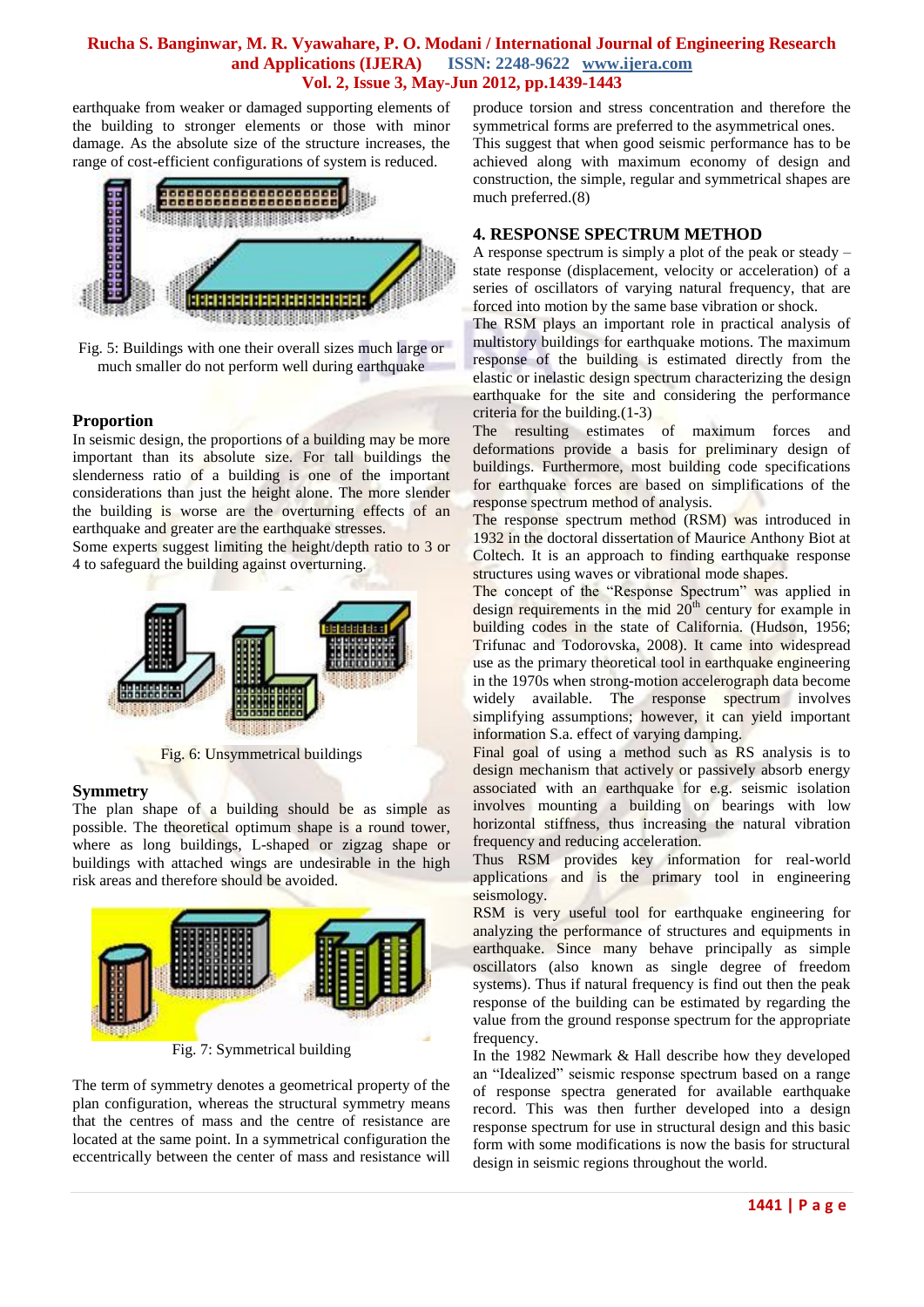Earthquake engineers prefer to report interaction between ground acceleration and structural systems through.

## **5. PROBLEM**

Three eight storey reinforced concrete frame buildings of three different configurations have been considered & analyzed with the help of ETAB software by using Response spectrum method.

Following properties are considered for three buildings naming building B1, B2, B3.

- 1. All the three buildings are having approximately equal area, spacing of the frame  $=3-3.2$ m, spacing of columns  $=10-11m$ .
- 2. Height of building =25.1m
- 3. Size of beams=300\*750mm
- 4. Size of columns=300\*600mm
- 5. Seismic zone factor=0.36
- 6. Type of soil =medium
- 7. Nature of three buildings is explained as follows-

| Type of building | Nature of building   |  |  |  |
|------------------|----------------------|--|--|--|
| B1               | Regular profile      |  |  |  |
| B2               | Moderately irregular |  |  |  |
| B <sub>3</sub>   | Severely irregular   |  |  |  |

Plan of all the B1, B2, B3 buildings are as follows:



Fig. 8: Plan of B1 Building



Fig. 9: Plan of B2 building



Fig. 10: Plan of B3 building

## **6. RESULT**

Table 1: Story shear data of buildings of B1, B2 and B3

| <b>STORY</b>   | <b>EOX DIRECTION</b> |             |             | <b>EOY DIRECTION</b> |             |             |
|----------------|----------------------|-------------|-------------|----------------------|-------------|-------------|
|                | <b>CIVIL</b>         | <b>MECH</b> | <b>COMP</b> | <b>CIVIL</b>         | <b>MECH</b> | <b>COMP</b> |
| 8              | 353                  | 723.47      | 400.82      | 264.35               | 707.15      | 253.57      |
| 7              | 602.42               | 1420.48     | 813.78      | 451012               | 1387.13     | 514.832     |
| 6              | 819.33               | 1991.38     | 1107.2      | 613.56               | 1951.3      | 700.46      |
| 5              | 973.45               | 2441.02     | 1301.47     | 728.97               | 2407        | 823.36      |
| 4              | 1075.48              | 2813.33     | 1416.94     | 805.38               | 2789.18     | 896.41      |
| 3              | 1136.14              | 3184.3      | 1474        | 850.8                | 3130.17     | 932.51      |
| $\overline{2}$ | 1166.11              | 3470.78     | 1493.03     | 873.25               | 3430.74     | 944.55      |
|                | 1176.32              | 3719.53     | 1493.62     | $-880.89$            | 3656.77     | 944.92      |